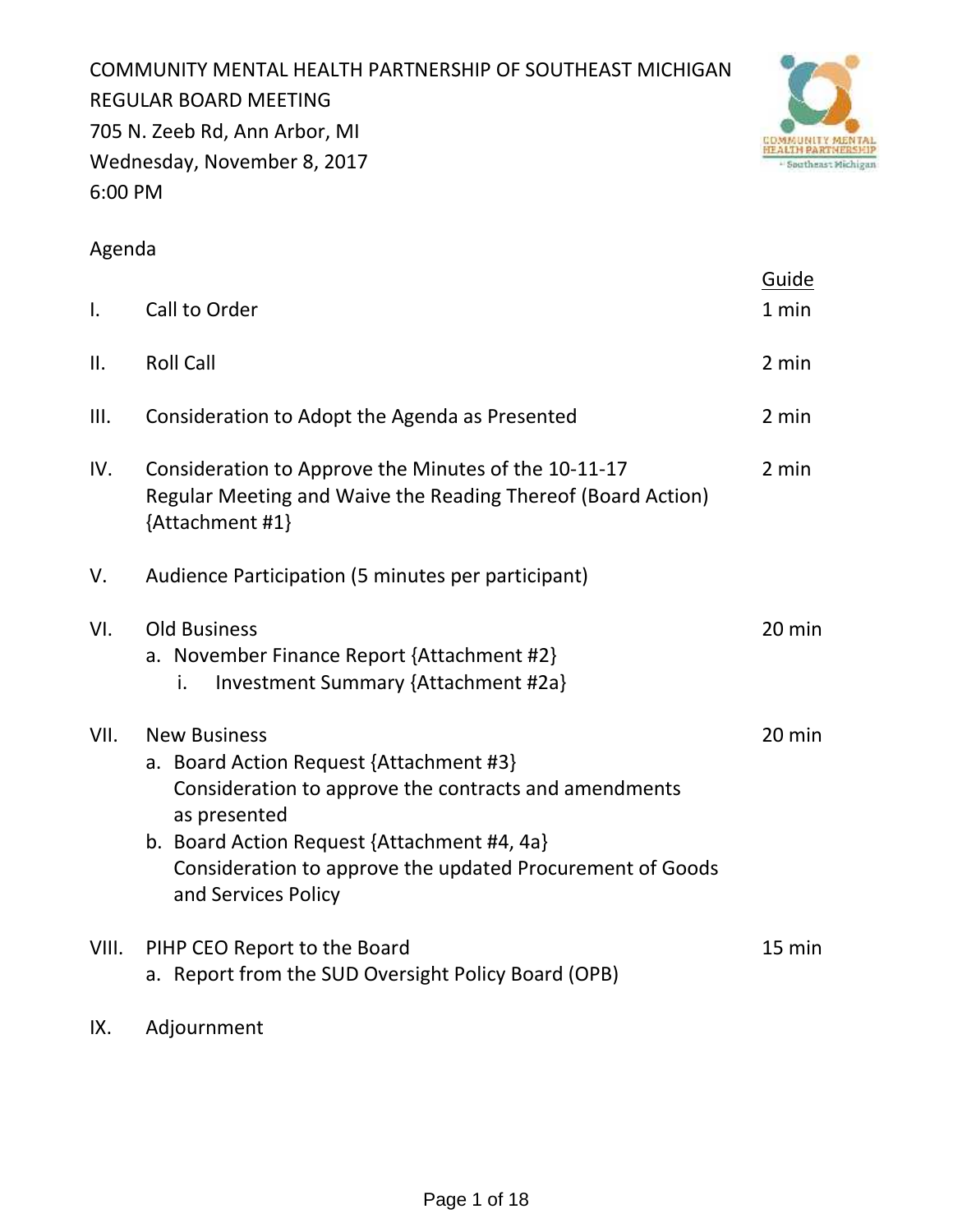## **COMMUNITY MENTAL HEALTH PARTNERSHIP OF SOUTHEAST MICHIGAN REGULAR BOARD MEETING MINUTES October 11, 2017**



- **Members Present:** Greg Adams, Charles Coleman, Barb Cox, Susan Fortney, Roxanne Garber, Sandra Libstorff, Kent Martinez-Kratz, Caroline Richardson, Sharon Slaton, Ralph Tillotson
- **Members Absent:** Judy Ackley, Martha Bloom, Charles Londo
- **Staff Present:** Connie Conklin, Jane Terwilliger, Kathryn Szewczuk, Stephannie Weary, Trish Cortes, Lisa Jennings, Suzanne Stolz, Dana Darrow, Matt McDaniels, Kristen Ora, Marci Scalera
- **Others Present:** Laurie Lutomski,
	- I. Call to Order Meeting called to order at 6:00 p.m. by Board Chair R. Tillotson
	- II. Roll Call A quorum of members present was confirmed.
- III. Consideration to Adopt the Agenda as Presented

#### **Motion by R. Garber, supported by C. Coleman, to approve the agenda Motion carried**

IV. Consideration to Approve the Minutes of the September 13, 2017 Regular Meeting and Waive the Reading Thereof

#### **Motion by R. Garber, supported by C. Richardson, to approve the minutes of September 13, 2017 Regular Meeting and waive the reading thereof Motion carried**

- V. Audience Participation None
- VI. Old Business
	- a. October Finance Report
		- S. Stolz presented. Discussion followed.
- VII. New Business
	- a. Board Action Request Consideration to approve the SUD contracts as presented

**Motion by R. Garber, supported by C. Coleman, to approve the SUD contracts as presented Motion carried**

Page 2 of 18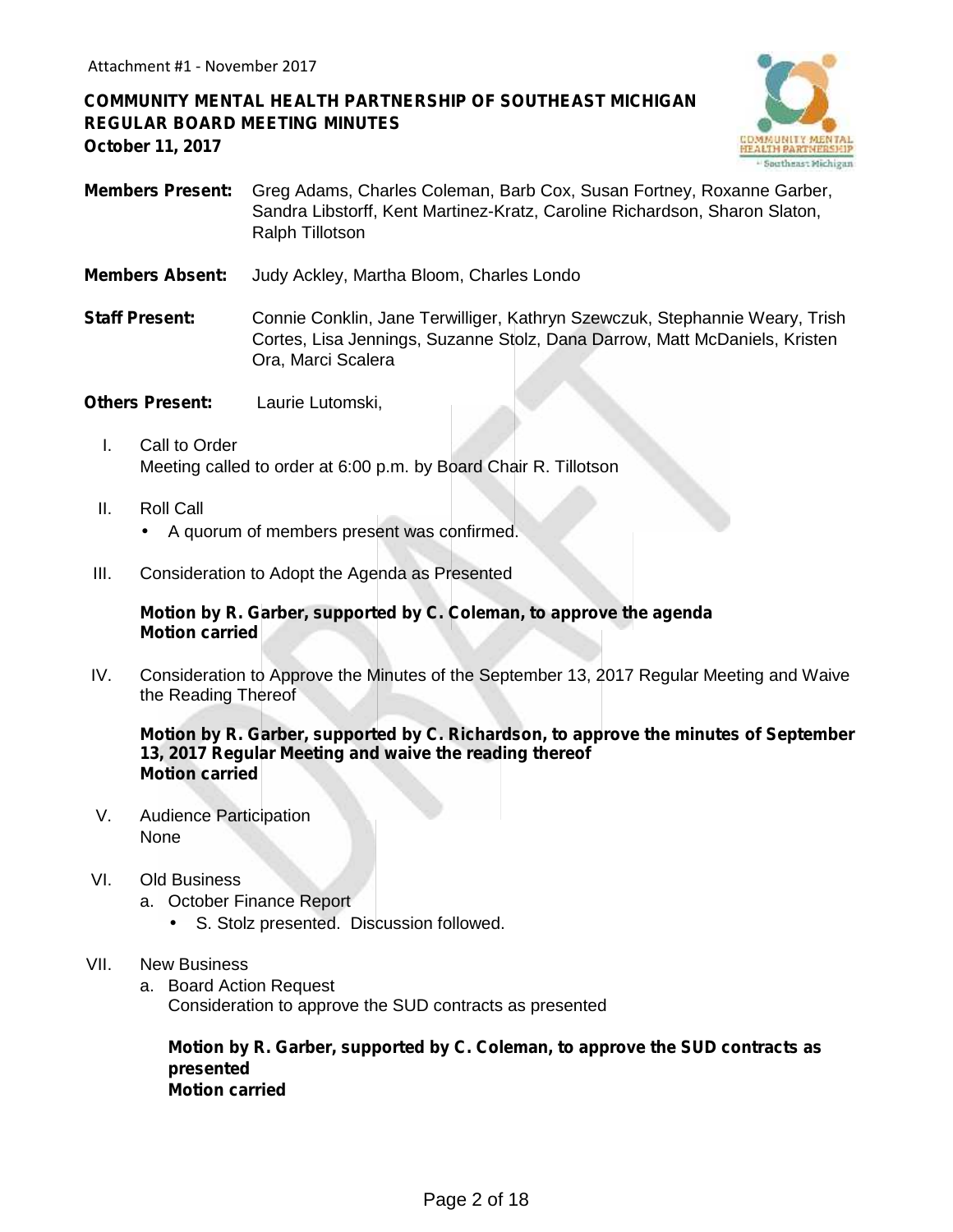b. Board Action Request

Consideration to approve the recommended revisions to the Board Governance Policy Manual

## **Motion by S. Libstorff, supported by S. Fortney, to approve the recommended revisions to the Board Governance Policy Manual Motion carried**

c. Election of Regional Board Officers

**Motion by S. Libstorff, supported by K. Martinez-Kratz, to unanimously approve the proposed slate of officers: Ralph Tillotson as Chair, Charles Londo as Vice-Chair, and Roxanne Garber as Secretary, as recommended by Nominations Committee Chair Charles Coleman Motion carried**

- VIII. PIHP CEO Report to the Board
	- a. Report from the SUD Oversight Policy Board (OPB)
		- C. Coleman reported that:
			- o OPB is in the process of board elections.
			- o SUD financials are in order.
			- $\circ$  OPB approved a new process for mini-grant approvals. Mini-grants will be approved for up to \$1,000, no more than 1 mini-grant per agency, up to 5 mini-grants per year in each county.
	- b. CEO Report
		- J. Terwilliger provided updates on the EHR project, MCHE (Michigan Consortium for Health Care Excellence), Hill Day 2018, and grants for SUD Treatment and Prevention services.
- IX. Adjournment

## **Motion by C. Coleman, supported by K. Martinez-Kratz, to adjourn the meeting Motion carried**

Meeting adjourned at 6:53 p.m.

 $\mathcal{L}=\mathcal{L}=\mathcal{L}=\mathcal{L}=\mathcal{L}=\mathcal{L}=\mathcal{L}=\mathcal{L}=\mathcal{L}=\mathcal{L}=\mathcal{L}=\mathcal{L}=\mathcal{L}=\mathcal{L}=\mathcal{L}=\mathcal{L}=\mathcal{L}=\mathcal{L}=\mathcal{L}=\mathcal{L}=\mathcal{L}=\mathcal{L}=\mathcal{L}=\mathcal{L}=\mathcal{L}=\mathcal{L}=\mathcal{L}=\mathcal{L}=\mathcal{L}=\mathcal{L}=\mathcal{L}=\mathcal{L}=\mathcal{L}=\mathcal{L}=\mathcal{L}=\mathcal{L}=\mathcal{$ Roxanne Garber, CMHPSM Board Secretary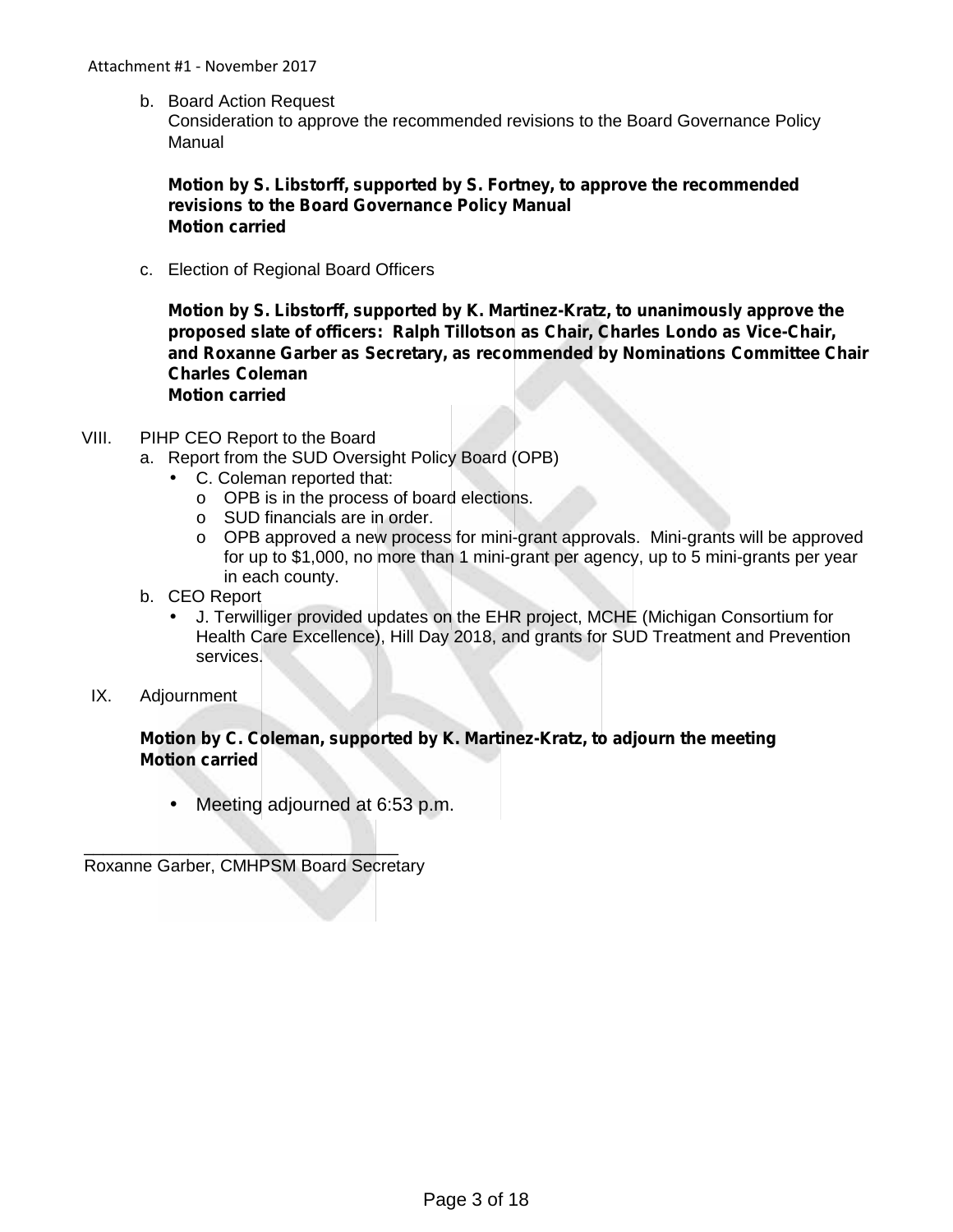

**Financial Highlights For the Period Ending September 30, 2017**

## CMHPSM Strategies:

- 1. CMHPSM will continue coordinate with CMHSP's to review current year budgets and actual expenditures, amendments are reflected in the final FY17 budget amend.
- 2. A shared decision model will be utilized to monitor and stabilize budgets and services while projected usage of risk reserves in the current year and subsequent years.
- 3. CMHPSM will trend traditional Medicaid Eligibles and HMP Enrollees from the most current listing to apply the rates and monitor incoming revenues.
- 4. CMHPSM is monitoring the HMP overages and is working with the CMHSP's to minimize costs yet providing medically necessary services.

## Notes:

 CMHPSM staff met with each cmhsp to review current year trending and projecting FY18 utilization. The budget amend to FY17 and the original FY18 budget reflected these trends.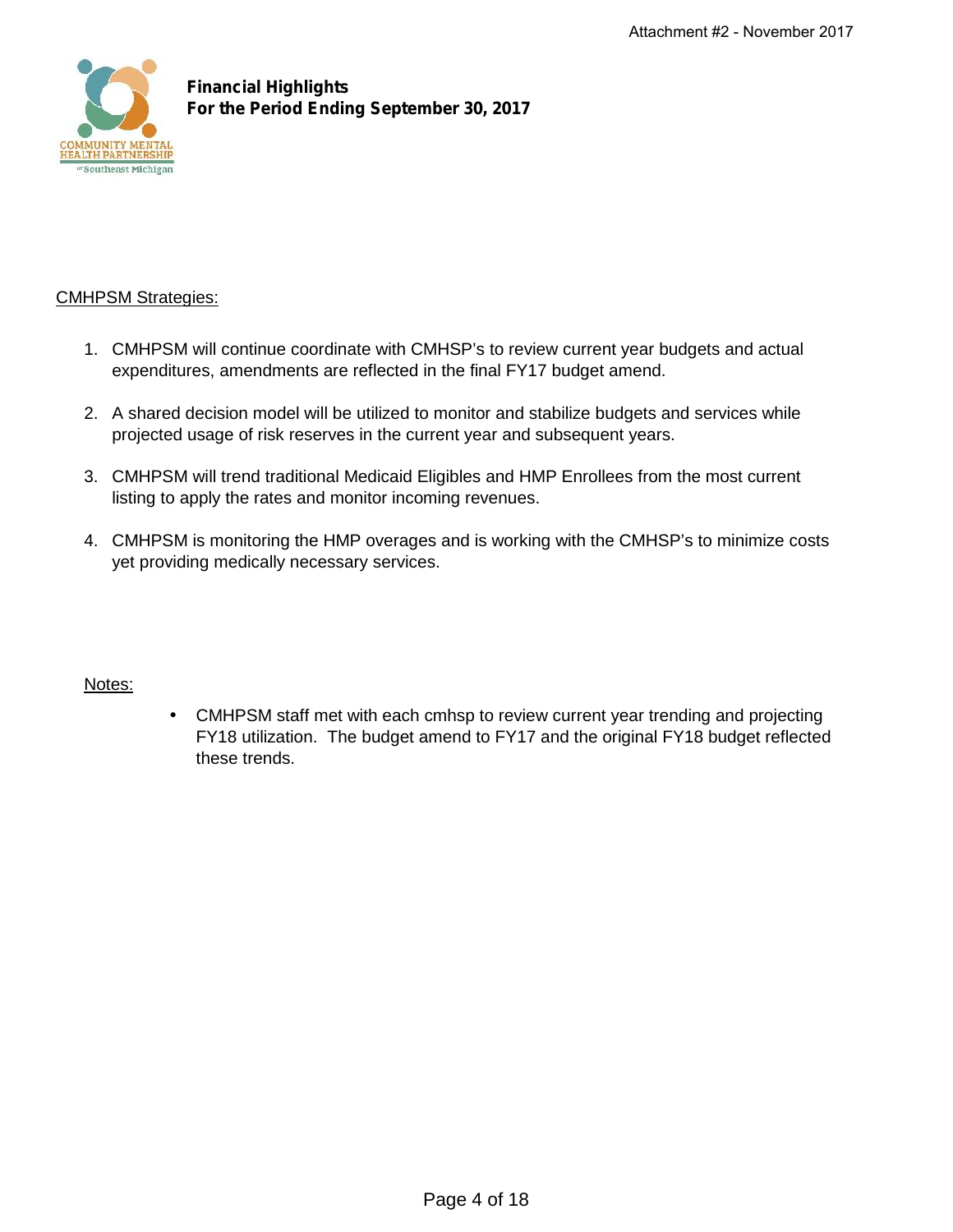## **Community Mental Health Partnership of Southeast Michigan Preliminary Statement of Revenues and Expenditures For the Period Ending September 30, 2017**

| <b>CMHPSM Administrative Costs</b><br>Salary & Fringe<br><b>Administrative Contracts</b><br><b>Board Expense</b><br>All Other Costs<br><b>Total Administrative Expense</b><br><b>Carry Forward</b><br><b>Total Expense</b> | 1,802,998<br>1,398,669<br>4,400<br>211,890<br>\$3,417,957<br>\$0<br>\$164,841,861 | 1,780,400<br>1,339,924<br>4,213<br>216,801<br>\$3,341,337<br>\$162,904,644 | 1,802,998<br>1,398,669<br>4,400<br>211,890<br>\$3,417,957<br>\$0<br>\$164,841,861 | (22,598)<br>(58, 745)<br>(187)<br>4,910<br>$\sqrt{$(76,620)}$<br>\$0<br>\$(1,937,216) | $-1.25%$<br>$-4.20%$<br>$-4.25%$<br>2.32% |
|----------------------------------------------------------------------------------------------------------------------------------------------------------------------------------------------------------------------------|-----------------------------------------------------------------------------------|----------------------------------------------------------------------------|-----------------------------------------------------------------------------------|---------------------------------------------------------------------------------------|-------------------------------------------|
|                                                                                                                                                                                                                            |                                                                                   |                                                                            |                                                                                   |                                                                                       |                                           |
|                                                                                                                                                                                                                            |                                                                                   |                                                                            |                                                                                   |                                                                                       |                                           |
|                                                                                                                                                                                                                            |                                                                                   |                                                                            |                                                                                   |                                                                                       |                                           |
|                                                                                                                                                                                                                            |                                                                                   |                                                                            |                                                                                   |                                                                                       |                                           |
|                                                                                                                                                                                                                            |                                                                                   |                                                                            |                                                                                   |                                                                                       |                                           |
|                                                                                                                                                                                                                            |                                                                                   |                                                                            |                                                                                   |                                                                                       |                                           |
|                                                                                                                                                                                                                            |                                                                                   |                                                                            |                                                                                   |                                                                                       |                                           |
|                                                                                                                                                                                                                            |                                                                                   |                                                                            |                                                                                   |                                                                                       |                                           |
| <b>Total Other Costs</b>                                                                                                                                                                                                   | \$6,306,685                                                                       | \$5,949,583                                                                | \$6,306,685                                                                       | $\sqrt{$(357,101)}$                                                                   |                                           |
| <b>Local Match</b>                                                                                                                                                                                                         | 1,577,780                                                                         | 1,577,780                                                                  | 1,577,780                                                                         | $\overline{\phantom{a}}$                                                              | 0.00%                                     |
| USE and HICA Tax                                                                                                                                                                                                           | 2,521,089                                                                         | 2,281,590                                                                  | 2,521,089                                                                         | (239, 499)                                                                            | $-9.50%$ f                                |
| Hospital Rate Adjuster                                                                                                                                                                                                     | 2,207,816                                                                         | 2,090,214                                                                  | \$2,207,816                                                                       | (117,602)                                                                             | $-5.33%$ e                                |
| <b>Other Contractual Obligations</b>                                                                                                                                                                                       |                                                                                   |                                                                            |                                                                                   |                                                                                       |                                           |
| <b>Total Funding For SUD Services</b>                                                                                                                                                                                      | 10,772,304<br>S                                                                   | $\frac{1}{2}$<br>9,268,808                                                 | \$10,772,304                                                                      | \$(1,503,496)                                                                         |                                           |
| <b>Washtenaw County</b>                                                                                                                                                                                                    | 5,583,247                                                                         | 4,956,081                                                                  | 5,583,247                                                                         | (627, 166)                                                                            | $-11.23%$ b                               |
| Monroe County                                                                                                                                                                                                              | 1,760,581                                                                         | 1,499,281                                                                  | 1,760,581                                                                         | (261,300)                                                                             | $-14.84%$ b                               |
| <b>Livingston County</b>                                                                                                                                                                                                   | 1,926,771                                                                         | 1,498,113                                                                  | 1,926,771                                                                         | (428, 658)                                                                            | $-22.25%$ b                               |
| Lenawee County                                                                                                                                                                                                             | 1,501,705                                                                         | 1,315,333                                                                  | \$1,501,705                                                                       | (186, 372)                                                                            | $-12.41%$ b                               |
| <b>Funding For SUD Services</b>                                                                                                                                                                                            |                                                                                   |                                                                            |                                                                                   |                                                                                       |                                           |
| <b>Total Funding For CMHSP Partners</b>                                                                                                                                                                                    | \$144,344,915                                                                     | \$144,344,915                                                              | \$144,344,915 \$                                                                  | 0                                                                                     |                                           |
| <b>Washtenaw CMHSP</b>                                                                                                                                                                                                     | 72,807,687                                                                        | 72,807,687                                                                 | 72,807,687                                                                        | (0)                                                                                   | 0.00%                                     |
| Monroe CMHSP                                                                                                                                                                                                               | 28,932,113                                                                        | 28,932,113                                                                 | 28,932,113                                                                        | $\overline{0}$                                                                        | 0.00%                                     |
| Livingston CMHSP                                                                                                                                                                                                           | 25,828,009                                                                        | 25,828,009                                                                 | 25,828,009                                                                        | 0                                                                                     | 0.00%                                     |
| Lenawee CMHSP                                                                                                                                                                                                              | 16,777,106                                                                        | 16,777,106                                                                 | 16,777,106                                                                        | (0)                                                                                   | 0.00%                                     |
| <b>Funding For CMHSP Partners</b>                                                                                                                                                                                          |                                                                                   |                                                                            |                                                                                   |                                                                                       |                                           |
|                                                                                                                                                                                                                            |                                                                                   |                                                                            |                                                                                   |                                                                                       |                                           |
| <b>Total Revenue</b>                                                                                                                                                                                                       | \$164,841,861                                                                     | \$162,379,931                                                              | \$164,841,861                                                                     | \$(2,461,931)                                                                         |                                           |
| Use of Risk Reserve                                                                                                                                                                                                        | 1,601,422                                                                         | 1,601,422                                                                  | 1,601,422                                                                         |                                                                                       | 0.00%                                     |
| Other Revenue                                                                                                                                                                                                              | 253,225                                                                           | 259,657                                                                    | 253,225                                                                           | 6,432                                                                                 | 2.54%                                     |
| Local Match                                                                                                                                                                                                                | 1,577,780                                                                         | 1,577,780                                                                  | 1,577,780                                                                         | $\overline{\phantom{a}}$                                                              | 0.00%                                     |
| SUD PA2 - Cobo Tax Use of Reserve                                                                                                                                                                                          | 400,000                                                                           | 400,000                                                                    | 400,000                                                                           |                                                                                       | 0.00%                                     |
| SUD PA2 - Cobo Tax Revenue                                                                                                                                                                                                 | 1,819,704                                                                         | 1,668,062                                                                  | 1,819,704                                                                         | (151, 642)                                                                            | $-8.33%$ d                                |
| <b>Block Grants</b>                                                                                                                                                                                                        | 363,942                                                                           | 109,052                                                                    | 363,942                                                                           | (254,890)                                                                             | $-70.04\%$ c                              |
| <b>SUD Community Block Grant</b>                                                                                                                                                                                           | 4,421,285<br>5,274,005                                                            | 4,384,082<br>3,774,005                                                     | 4,421,285<br>5,274,005                                                            | (37,203)<br>(1,500,000)                                                               | $-0.84%$<br>$-28.44%$ b                   |
| Healthy Michigan Carryforward<br>Autism                                                                                                                                                                                    | 1,721,947                                                                         | 1,721,947                                                                  | 1,721,947                                                                         |                                                                                       | 0.00%                                     |
| Healthy Michigan Plan SUD                                                                                                                                                                                                  | 3,189,530                                                                         | 3,213,525                                                                  | 3,189,530                                                                         | 23,995                                                                                | 0.75%                                     |
| Healthy Michigan Plan                                                                                                                                                                                                      | 9,467,330                                                                         | 9,528,777                                                                  | 9,467,330                                                                         | 61,446                                                                                | 0.65%                                     |
| Medicaid Carryforward                                                                                                                                                                                                      | 5,107,828                                                                         | 5,107,828                                                                  | 5,107,828                                                                         |                                                                                       | 0.00%                                     |
| Medicaid SUD Capitation                                                                                                                                                                                                    | 1,302,779                                                                         | 1,538,292                                                                  | 1,302,779                                                                         | 235,513                                                                               | 18.08% a                                  |
| Medicaid Capitation                                                                                                                                                                                                        | \$128,341,084                                                                     | \$127,495,502                                                              | \$128,341,084                                                                     | $(\$845,582)$                                                                         | $-0.66%$                                  |
| <b>Operating Revenue</b>                                                                                                                                                                                                   |                                                                                   |                                                                            |                                                                                   |                                                                                       |                                           |
|                                                                                                                                                                                                                            | <b>Budget</b>                                                                     | Actual                                                                     | <b>Budget</b>                                                                     | $O/(U)$ Budget                                                                        | to Budget                                 |
|                                                                                                                                                                                                                            | FY17 Amended                                                                      | <b>YTD</b>                                                                 | <b>YTD</b>                                                                        | <b>YTD</b> Actual                                                                     | Actual                                    |
|                                                                                                                                                                                                                            |                                                                                   |                                                                            |                                                                                   |                                                                                       |                                           |
|                                                                                                                                                                                                                            |                                                                                   |                                                                            |                                                                                   |                                                                                       | Variance                                  |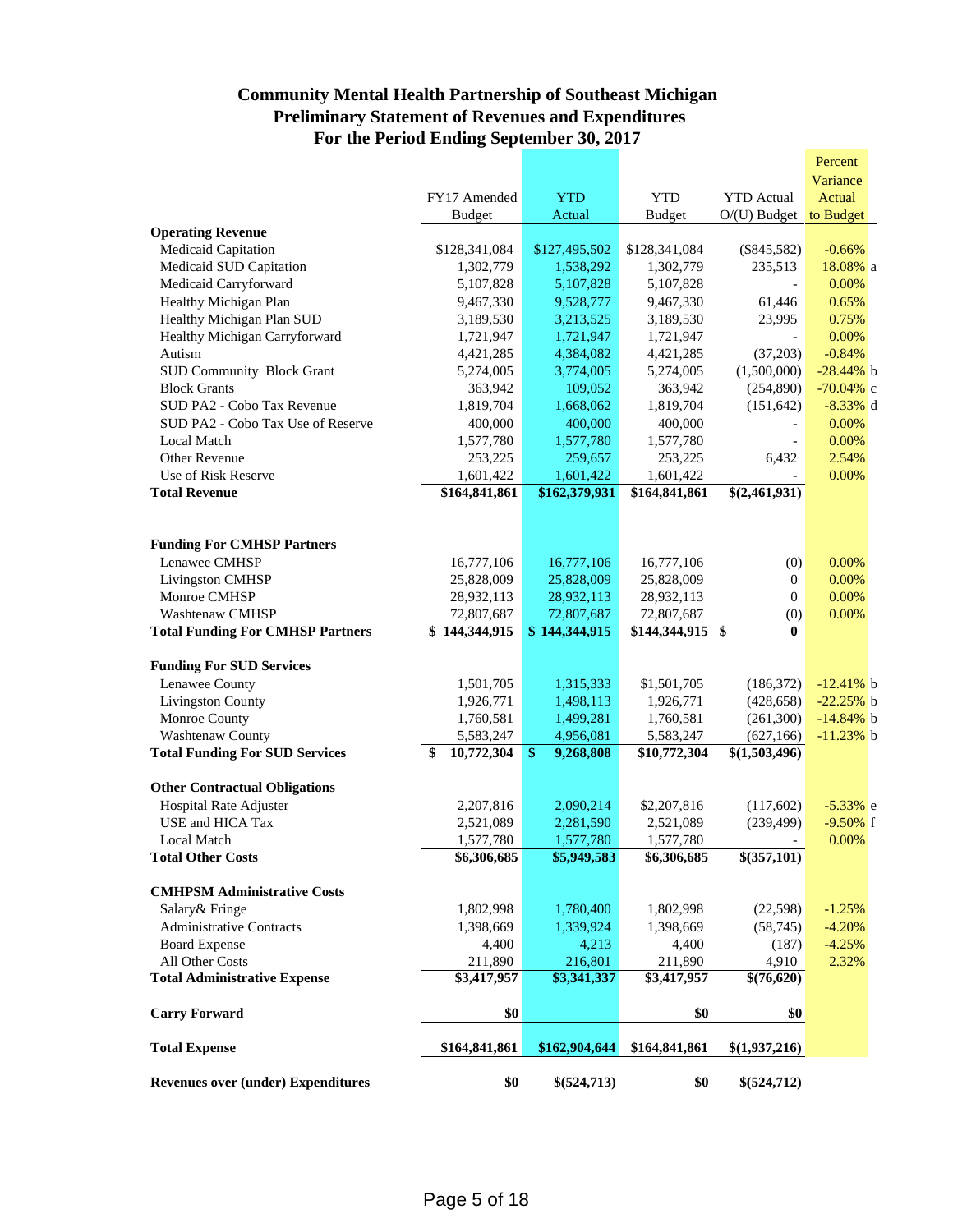## **Community Mental Health Partnership of Southeast Michigan Statement of Revenues and Expenditures Notes For the Period Ending September 30, 2017**

a -Over budget due to increased eligibles.

b - SUD funding is under budget due to the Innovative Strategies and STR Block grant funding not used in this fiscal year, but will be carried over to FY18. Revenues correlate with expenditures.

c - Block grants for Integrated Health Care (IHC) and SMI Criminal Justice are new in FY17. IHC is Livingston CMH and Monroe CMH budgeted for \$87,500 respectively, less than 10% of these funds have been utilized. SMI Criminal Justice consists of Washtenaw and Lenawee counties. Lenawee is underspent by approximately 68%. Revenues correlate with expenditures.

d - PA2 is under budget because fourth quarter has not yet been issued by the state. This will be accrued when the state releases the actual convention facilty development fund distributions.

e - Hospital rate adjuster is over budget due to the final payment required was higher than expected.

f - Taxes are under budget due to a prior year tax rebate.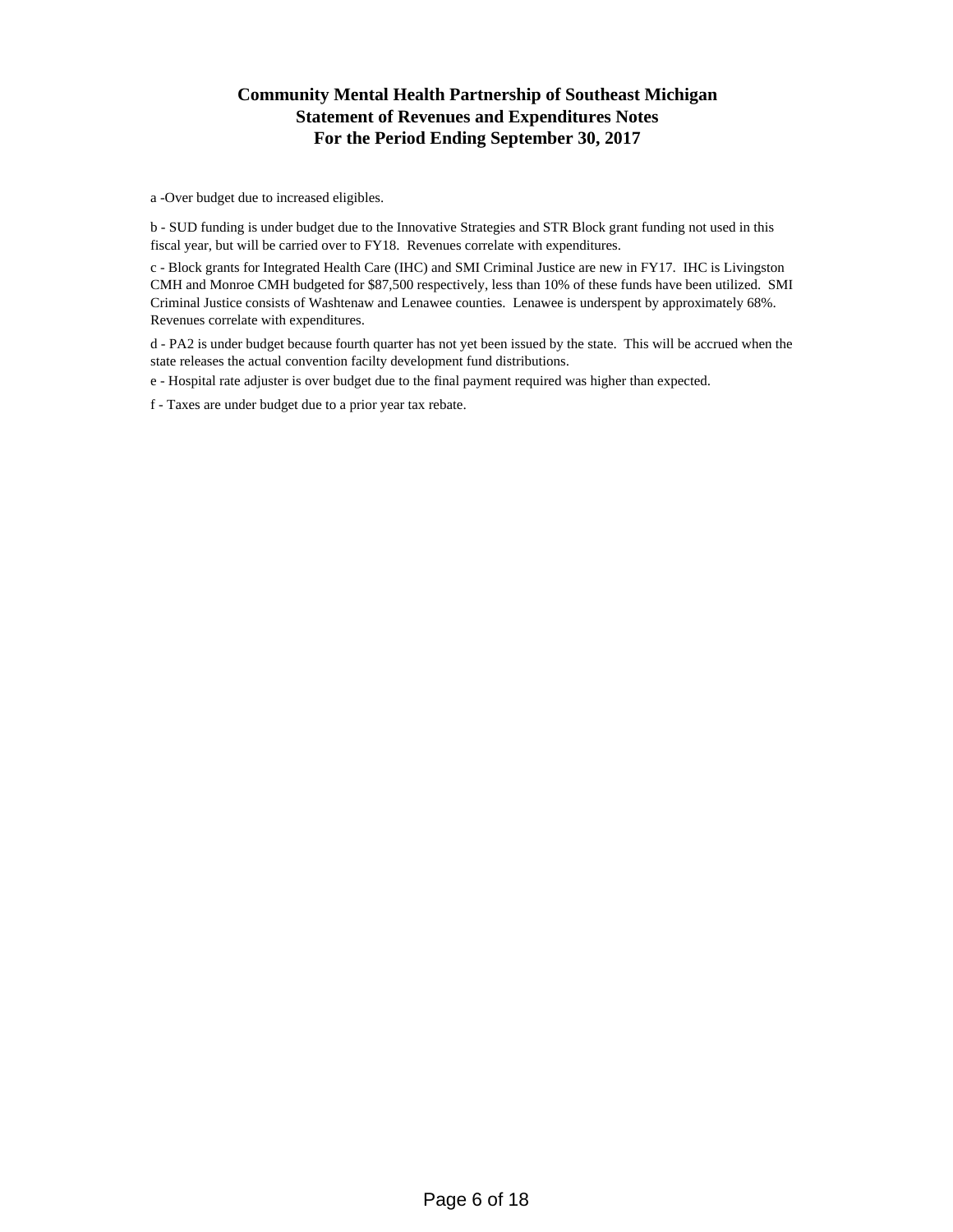#### **CMHPSM Investment Summary as of September 30, 2017**

|                       |                                                                                                        |               |                           | <b>S&amp;P</b> |
|-----------------------|--------------------------------------------------------------------------------------------------------|---------------|---------------------------|----------------|
| <b>Asset Strategy</b> | <b>Description</b>                                                                                     | Value         | <b>Est. Annual Income</b> | Rating         |
| Short Term            | CP JP MORGAN SECURITIES<br>DATED 07/31/17 DUE 04/27/18 0.00%                                           | 1,985,000.80  | 15,000 A1                 |                |
| Short Term            | FEDERAL HOME LOAN MTG CORP<br>DATED 07/12/16 DUE 01/12/18 0.85%                                        | 999,410.00    | $8,500$ AA+               |                |
| Short Term            | DATED 07/26/16 DUE 01/26/18 0.75%<br>FEDERAL HOME LOAN MTG CORP                                        | 999,020.00    | $7.500$ AA+               |                |
| Short Term            | DATED 08/18/16 DUE 05/18/18 0.90% PAR CALL 11/18/17 CALL 11/18/17 @ 100.00<br>FEDERAL HOME LOAN BANKSC | 996,990.00    | $9,000$ AA+               |                |
| Short Term            | <b>CP JP MORGAN SECURITIES</b><br>DATED 09/29/17 DUE 06/29/18 0.00%                                    | 989,510.60    | 7,500 A1                  |                |
| Short Term            | FEDERAL FARM CREDIT BANK<br>DATED 08/08/16 DUE 08/08/18 0.91%                                          | 498,015.00    | $4,550$ AA+               |                |
| US Fixed Income       | WELLS FARGO BANK NATL ASSN CD C/D FDIC INS TO LIMITS DUE 08/31/18 1.10%                                | 244,073.00    |                           | 2,695 NONE     |
| US Fixed Income       | NATIONAL BANK OF HOWELL CD DUE 05/07/18 0.45%                                                          | 251,897.85    |                           | 1.134 NONE     |
| US Fixed Income       | <b>BANK OF ANN ARBOR CD DUE 0/22/18 0.30%</b>                                                          | 5,015.06      |                           | 15 NONE        |
| US Fixed Income       | BANK OF ANN ARBOR CD DUE 04/24/18 0.30%                                                                | 10.060.25     |                           | 30 NONE        |
| US Fixed Income       | CHASE - PA2                                                                                            | 7.179.379.29  |                           | 7.179 NONE     |
| Savings               | CHASE - OPERATIONS SAVINGS                                                                             | 933,336.02    |                           | 1.400 NONE     |
| Savings               | CHASE - RISK RESERVE SAVINGS                                                                           | 4,281,591.00  |                           | 6.422 NONE     |
|                       | Total Investments at 09/30/17                                                                          | 19 373 298 87 | 70.926                    |                |

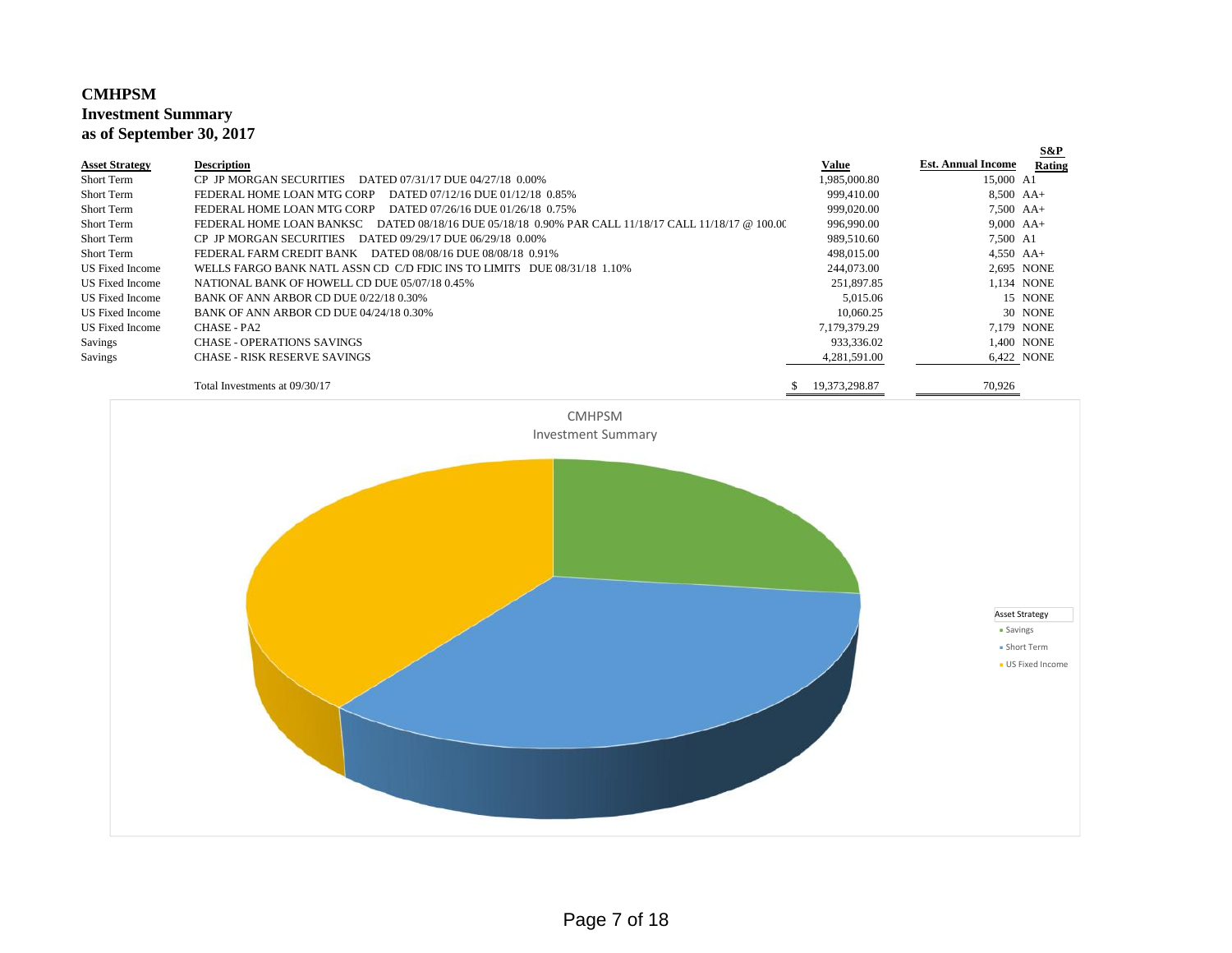# **CMHPSM Investment Earnings Summary Three Year Analysis**

| <b>FY15</b> | <b>FY16</b> | <b>FY17 Projected</b> |
|-------------|-------------|-----------------------|
| 19,620 \$   | 47.198 S    | 70,926                |

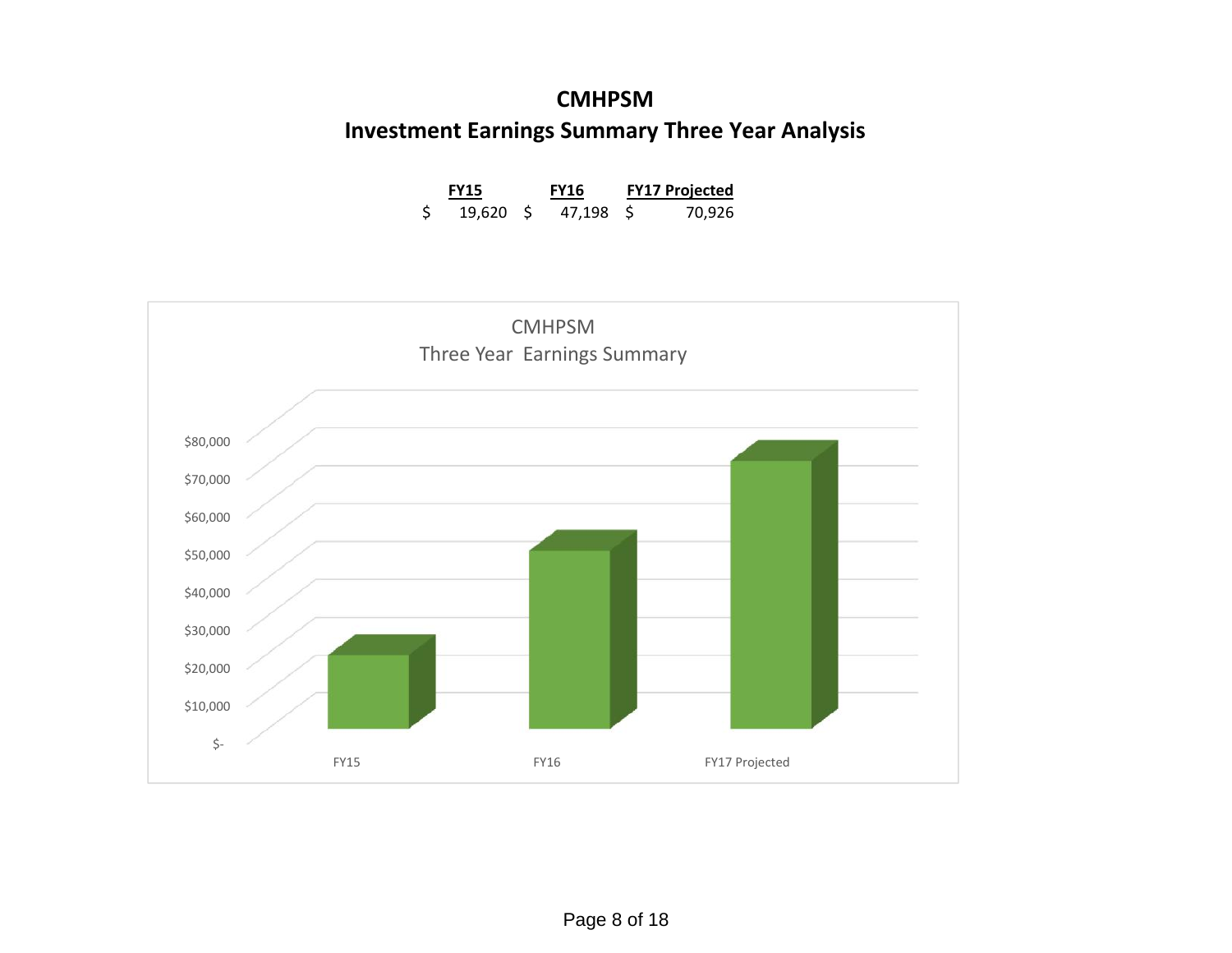Attachment #3 – November 2017



# Regional Board Action Request – Contracts

Board Meeting Date: November 8, 2017

Action(s) Requested: Approval of the contracts, agreements and/or amendments listed below.

| <b>Organization - Background</b>                                                                     | Term /<br><b>Type</b>      | Amount / Funding<br>Source   |
|------------------------------------------------------------------------------------------------------|----------------------------|------------------------------|
| Roslund Prestage - Contractor will provide annual financial                                          | $10/1/2017 -$<br>9/30/2018 | \$25,750.00                  |
| and compliance audit services for the CMHPSM PIHP.<br>Auditor was chosen through regional RFQ#2017F. |                            |                              |
|                                                                                                      | New                        | Administrative               |
|                                                                                                      | Contract                   |                              |
| Macomb Oakland Regional Center - Contractor provides                                                 | $11/1/2017 -$              | \$614 per assessment         |
| Supports Intensity Scale Assessments capacity within                                                 | 9/30/2018                  |                              |
| Monroe and Washtenaw, we are requesting a rate increase                                              |                            | Medicaid                     |
| to expand the assessments in to Monroe County.                                                       | Rate Revision              |                              |
| All SUD Treatment Providers - Increase fee-for-service                                               |                            |                              |
| reimbursement H2019 Long Term Residential daily rate for                                             |                            | Increase daily rate to       |
| all CMHPSM network providers.                                                                        | $10/1/2017 -$              | \$123.00 / day from          |
|                                                                                                      | 9/30/2018                  | \$113.00 / day.              |
|                                                                                                      | Rate Revision              | <b>SUD Treatment Funding</b> |
|                                                                                                      |                            | (Medicaid, HMP, Block        |
|                                                                                                      |                            | Grant, PA2)                  |

Recommend: Approval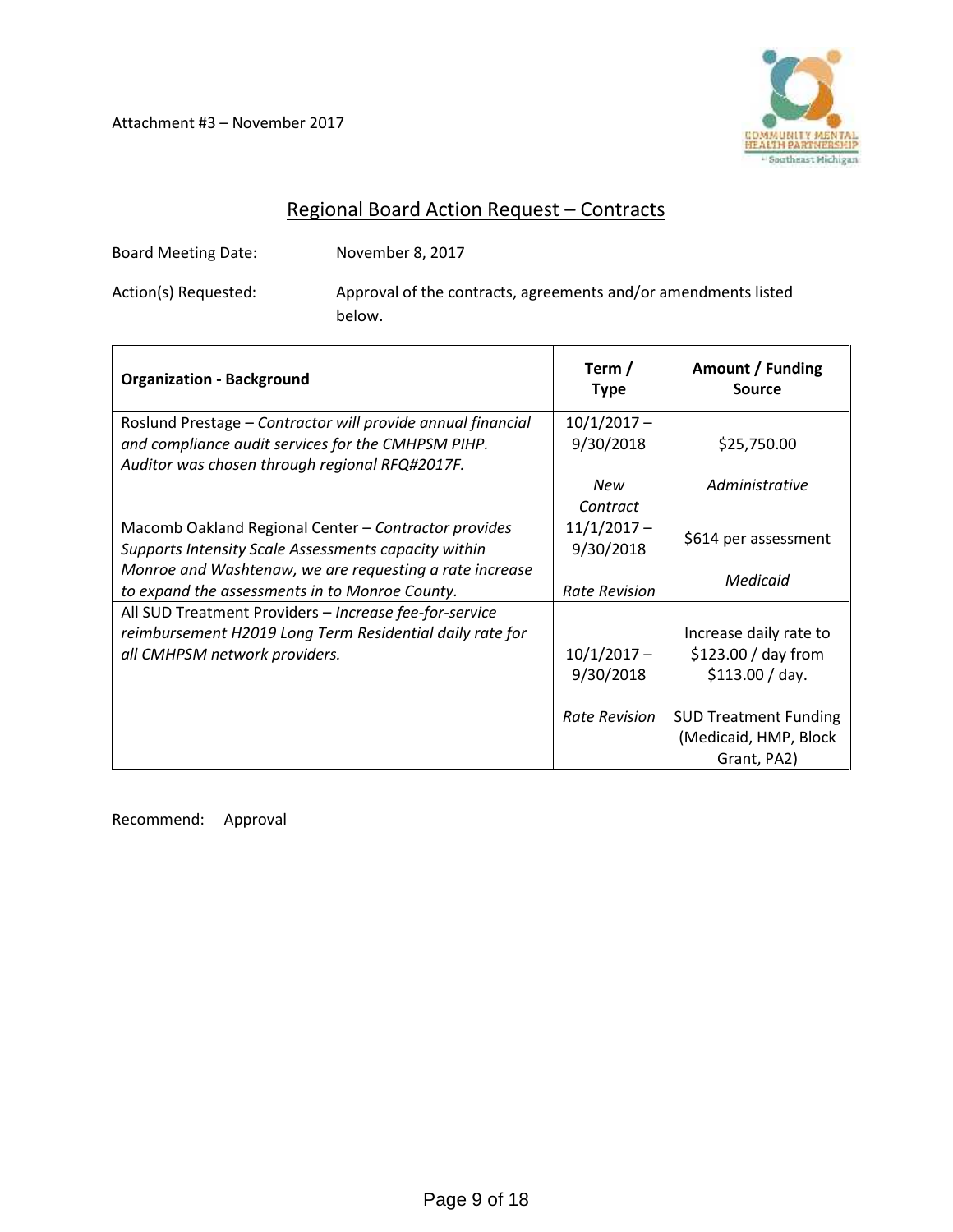Attachment #4 – November 2017



## Regional Board Action Request

Board Meeting Date: November 8, 2017

Action Requested: Approve the updated Procurement of Goods and Services Policy.

- Background: The Procurement of Goods and Services Policy has been updated to be in compliance with 2 CFR Part 200 – Uniform Administrative Requirements, Cost Principles, and Audit Requirements for Federal Awards. The major changes are:
	- Conflict of Interest Section D was removed. A separate Conflict of Interest Policy has been approved by the ROC for comprehensive language to comply with 2 CFR Part 200.
	- Removal of Section J regarding local procurement. 2 CFR Part 200 states that geographical preferences may not be prohibited.
	- CMHPSM must take all necessary affirmative steps to assure that minority businesses, women's business enterprises, and labor area surplus firms are used when possible. Section K was added.
	- Maintaining Records per 2 CFR Part 200. Section L was added.

In addition, the policy now reflects 2 CFR Part 200 references and Chief Executive Officer references.

Connection to PIHP/MDCH Contract, Regional Strategic Plan or Shared Governance Model:

#### Board Governance Manual

2 CFR Part 200 – Uniform Administrative Requirements, Cost Principles, and Audit Requirements for Federal Awards

Recommend: Approval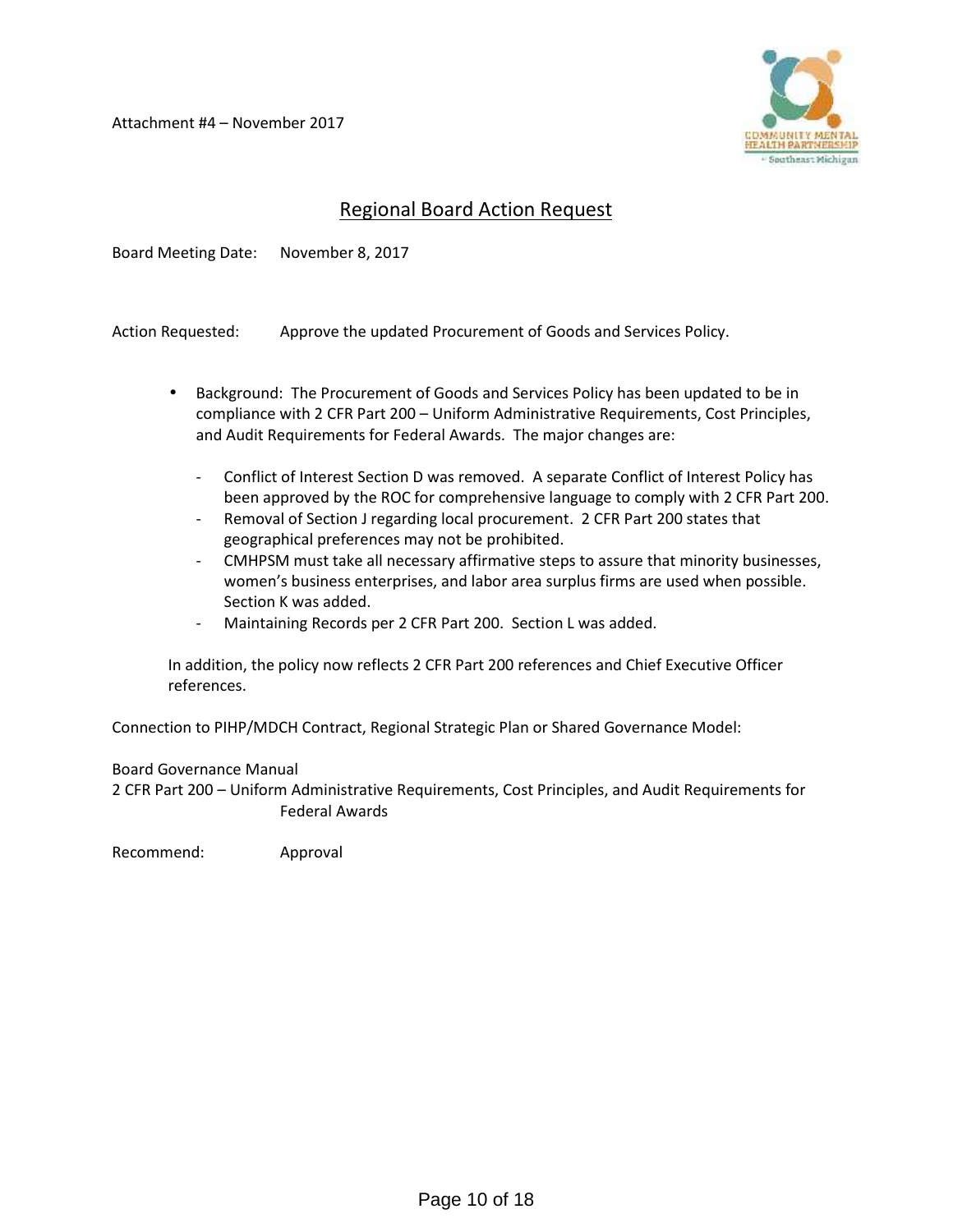| <b>Community Mental Health</b><br><b>Partnership of Southeast Michigan</b> |  | <b>Policy:</b><br><b>Procurement of Goods and Services</b> |                                     |  |
|----------------------------------------------------------------------------|--|------------------------------------------------------------|-------------------------------------|--|
| PIHP Operations                                                            |  |                                                            |                                     |  |
|                                                                            |  | Date of Approval<br>5/15/14                                | Date of Implementation<br>5/15/2014 |  |

#### **I. PURPOSE**

To establish a policy and standards that the CMHPSM will abide by based upon current federal, state, and all other applicable regulations when purchasing goods and/or services.

#### **II. REVISION HISTORY**

| <b>Revision</b><br>Date | <b>Modification</b> | Implementation<br>Date |
|-------------------------|---------------------|------------------------|
| 09/13/17                |                     | 9,                     |
|                         |                     |                        |

#### **III. POLICY**

It is the policy of the CMHPSM that all procurement of goods and services will follow all federal and state regulations, the standards outlined in this policy and/or any other related CMHPSM operational policies. The CMHPSM will utilize procurement processes that are fair and competitive, allowing the organization to conduct business in the most efficient, cost-effective manner as good stewards of public funding.

#### **IV. DEFINITIONS**

Community Mental Health Services Program (CMHSP) – An agency formed under Act 258 of the Public Acts of 1974 as amended (the Mental Health Code) responsible for the delivery of mental health services.

FAR – Federal Acquisition Regulations Volume I & II

Micro-Purchase Threshold – procurement of goods or services in which the aggregate amount does not exceed the micro-purchase threshold of \$3,000.00. FAR Subpart 2.1

P.O. – Purchase Order, purchase orders are used for purchases and contracts over \$3,000.00.

- RFP Request for Proposals
- RFI Request for Information
- RFQ Request for Quotes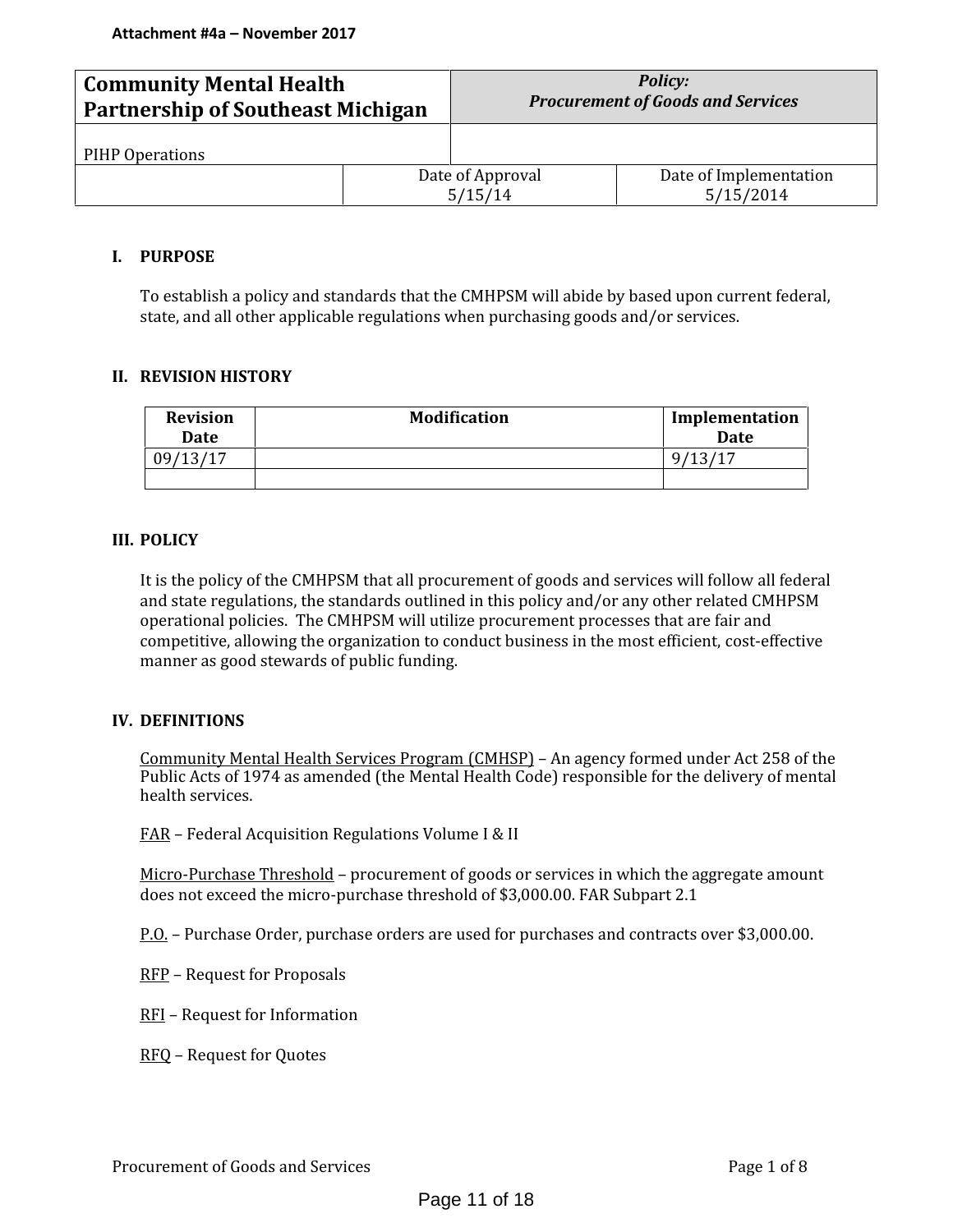Specialty Service Contract – CMHPSM contract with direct service providers of mental health or substance use disorder services, other than CMHPSM-CMHSP agreements.

#### **V. STANDARDS**

#### **A. CMHPSM Procurement Thresholds**

- 1. All CMHPSM staff will follow the appropriate approval process and meet all requirements identified for each amount and type of purchase or contract. CMHPSM procurement thresholds are found in Exhibit A.
	- a. No procurement thresholds will be manipulated through multiple purchase orders, separate contracts or any other method to artificially stay beneath the cost limit of the threshold.
	- b. Procurement thresholds for purchases of goods, supplies or materials relates to single purchases from a single vendor at one point in time.
	- c. Procurement thresholds for purchases of services with a contract relate to the term of the contract (if the term is less than one year), or relate to the current fiscal year.
	- d. All purchases of goods and services over \$3,000.00 require a purchase order.
	- e. Equipment or asset purchases over \$5,000.00 per unit or item will be depreciated according to GAAP.

#### **B. Credit Card Utilization**

1. Credit card purchases can be used only within the micro purchase threshold and must follow the CMHPSM Issuance and Use of Credit Cards Policy. The use of credit cards for low-cost or quantity purchases, especially in the case of infrequently used vendors, is the preferred purchase method to reduce administrative costs in the Finance Department.

#### **C. Code of Ethics**

- 1. All CMHPSM employees will conduct CMHPSM business operations in an ethical manner which meets the standards of all applicable laws, regulations and CMHPSM policies and procedures.
- 2. Gifts from vendors and contractors- The CMHPSM Board members, CMHPSM Chief Executive Officer and any CMHPSM employees involved in the procurement or contract development processes are not able to accept gifts of any value from potential or current contractors or vendors.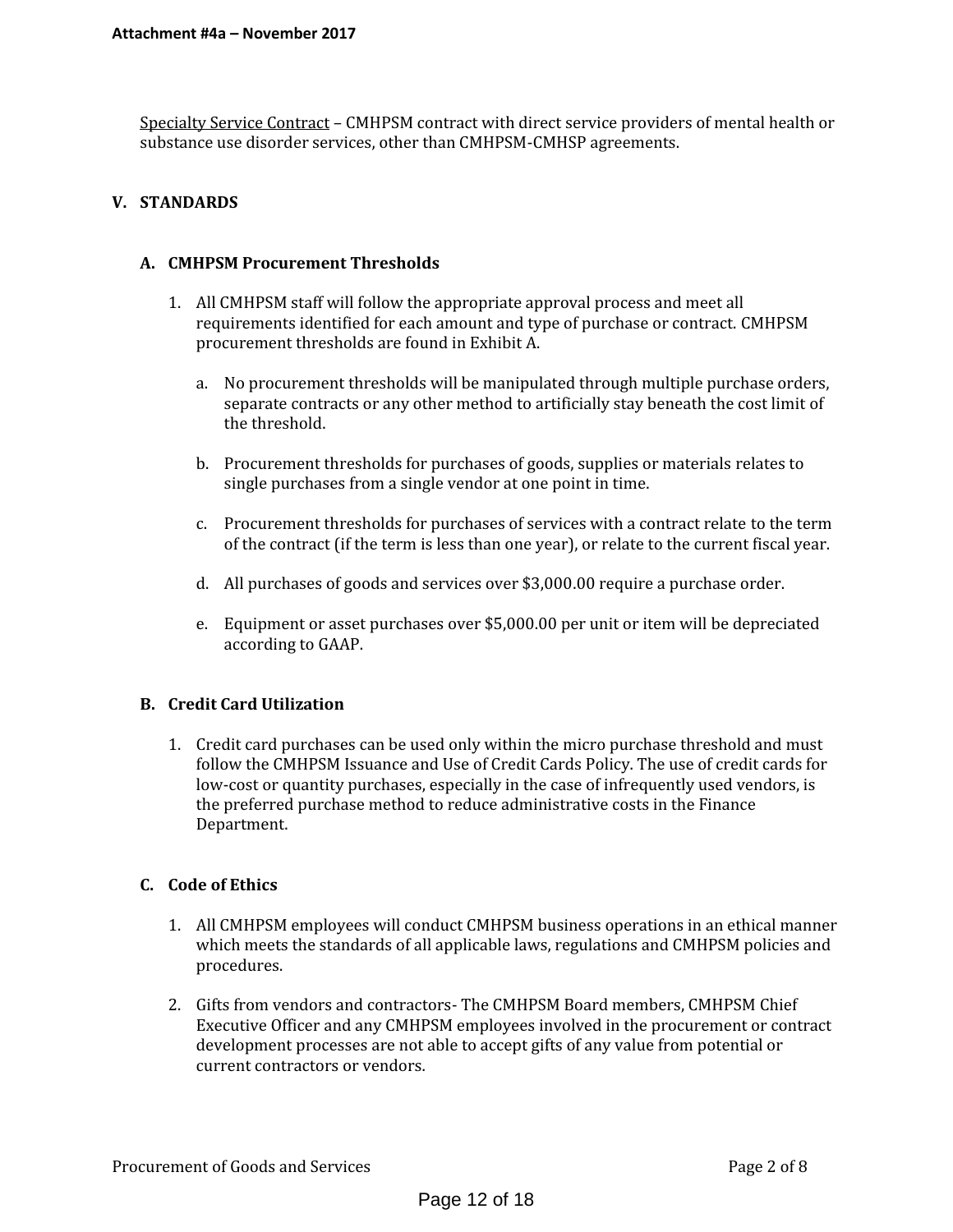#### **D. Procedures and Forms**

1. CMHPSM Staff will utilize the most recent versions of any procurement, contract request, credit card pre-approval or any other relevant forms. All forms developed for procurement within the CMHPSM shall meet the standards and regulations referenced in this policy.

#### **E. Informal Procurement**

1. CMHPSM staff procuring goods or services within the Micro-Purchase Threshold are not required to utilize, but can use an informal procurement process such as: obtaining multiple verbal bids, utilizing a preferred vendor with reduced government pricing, etc. CMHPSM staff are to be good stewards of public funds, and to provide the best value to the CMHPSM organization as a whole.

#### **F. Formal Competitive Procurement**

- 1. Procurement of goods and services that exceed the Micro-Purchase Threshold must utilize formal procurement procedures, unless a bid waiver is approved by the Chief Executive Officer. Formal procurement procedures include the following:
	- a. *Procurement of Goods, Administrative & Professional Services, Leases or Other Non- Specialty Service Contracts* CMHPSM will utilize appropriate approvals, procurement processes and regulations related to non-specialty services. RFPs, RFQs and RFIs may be used as outlined in the standards of this policy.
	- b. *Procurement of Specialty Service Contracts* All MDCH rules and regulations outlined in the MDCH-CMHPSM agreements will be followed by the CMHPSM when contracting for any specialty service contracts. Specialty service contracts are used for all clinical service provision agreements, including Mental Health and Substance Abuse services, excluding CMHPSM to CMHSP agreements. Procurement of specialty service contracts must utilize one of the following procurement methods in conjunction with an RFP, RFQ or RFI, unless a bid waiver is approved by the Chief Executive Officer.
		- i. Selective Contracting CMHPSM may purchase services from a limited number of providers who agree to fulfill contractual obligations for an agreed upon price. The managing entity identifies the specific services to be provided, seeks proposals price bids, and awards contracts to the best bidders. Contracts are let only with a sufficient number of providers to assure adequate access to services. The prospect of increased volume induces providers to bid lower prices.
		- ii. Procurement to Obtain Best Prices Without Selective Contracting Under an "any willing and qualified provider" process, bids can be solicited and used to set prices for a service, and then contracts or provider agreements can be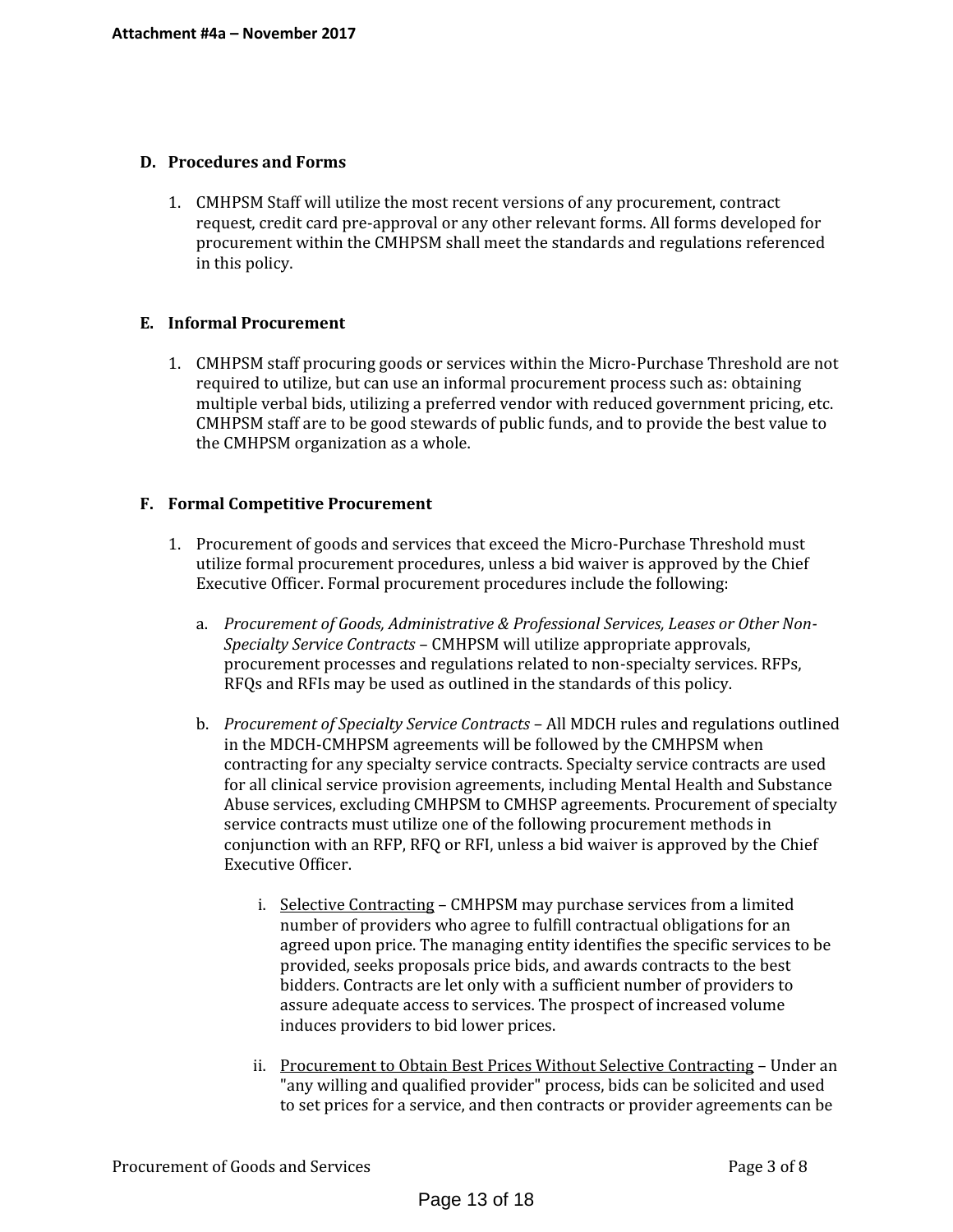offered to any qualified provider that is willing to fulfill the contract and meet the bid price.

- c. *RFP/RFQ/RFI* Requests for Proposals, Quotes or Information are used to fairly procure goods and services in certain situations.
	- i. Requests for Information RFIs are used primarily for pilot programs, system development or a service that is unfamiliar to the CMHPSM. Respondents are asked to propose information, asked to identify a problem and provide a solution or propose a unique solution to an issue. A RFI is often used in conjunction with a RFQ.
	- ii. Requests for Quotes RFQs are usually used when the CMHPSM has identified a specific need for a good or service and is requesting a total project cost, service rate or cost structure. RFQs can be used or are often used after an RFI is issued to complete the procurement process.
	- iii. Requests for Proposals RFPs are used when more information than solely service cost is requested from respondents. RFPs often require respondents to write a proposal which answers narrative questions, provides cost or rate information and describes vendor experience or expertise in particular fields or projects.
	- iv. Regulations RFPs, RFQs and RFIs will follow all applicable Federal Acquisition Regulations, specifically FAR Subpart 15. The CMHPSM will follow all FAR regulations related to solicitation, competition, evaluation, award documentation and retention of competitive procurement.
		- 1) *Electronic Notification* CMHPSM staff will utilize the most cost effective, efficient means for notification and solicitation of competitive procurement. In most cases electronic bid notification systems will be used.
		- 2) *Retention* CMHPSM will follow state of Michigan guidelines related to the retention of RFP materials, specifically General Retention Schedule #20: Community Mental Health Services Programs.

#### **G. Bid Waiver or Non-competitive Procurement**

- 1. A non-competitive process may be used in the following situations:
	- a. The service is available only from a single source.
	- b. There is a public exigency or emergency that will not permit a delay for a competitive bid.
	- c. After solicitation of a number of sources, competition is determined inadequate.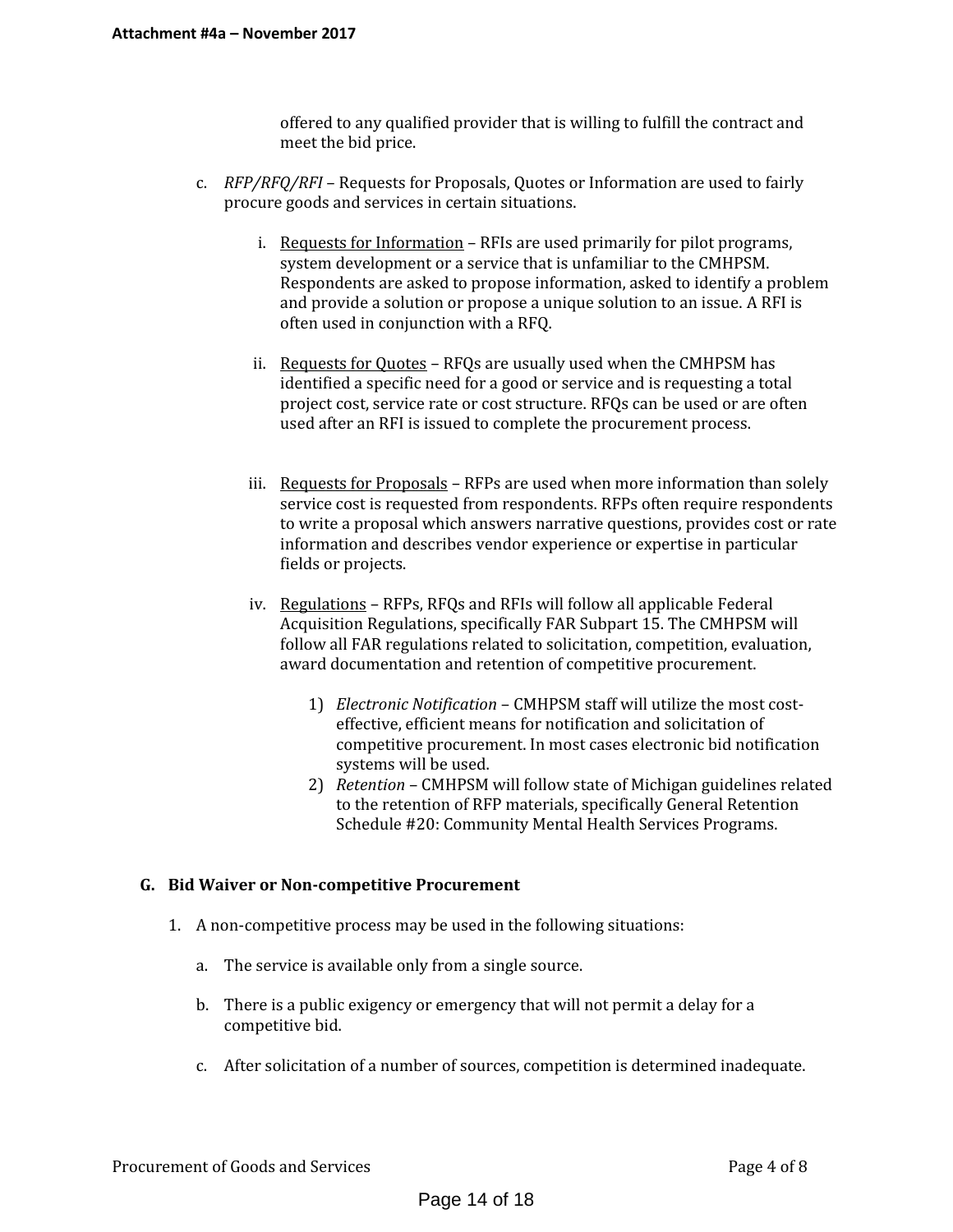- d. The services involved are professional (clinical) services of limited quantity or duration.
- e. The services involved are professional (administrative) services which do not constitute comprehensive management services or significant automated data processing services.
- f. The services are unique and/or the selection of the service provider has been delegated to the consumer under a self-determination program.
- g. The services are existing residential services where continuity of care arrangements is of paramount concern.
- h. With other public entities in accordance with the Intergovernmental Contract Act 35 of 1951.

#### **H. Best Value and Quality Determinations**

1. CMHPSM can utilize measures such as: best value, service or material quality, organizational references, past organizational performance and/or CMHPSM staff experience, rather than relying solely on the lowest cost bidder in any procurement determinations.

## **I. Federal Funding Eligibility (Debarment, State Eligibility)**

1. Whether a competitive procurement or noncompetitive solicitation process is used, the managing entity must ensure that organizations or individuals selected and offered contracts have not been previously sanctioned by the Medicaid program resulting in prohibition of their participation in the program. Individuals and organizations contracting with the CMHPSM must be verified to be eligible for federal participation prior to purchasing goods or services by meeting the following standards: Are not presently debarred, suspended, proposed for debarment, declared ineligible, or voluntarily excluded from covered transactions by any federal department or PIHP; Have not—within a three-year period preceding this agreement—been convicted of or had a civil judgment rendered against them for commission of fraud or a criminal offense in connection with obtaining, attempting to obtain, or performing a public (federal, state, or local) transaction or contract under a public transaction; Violation of federal or state antitrust statutes or commission of embezzlement, theft, forgery, bribery, falsification or destruction of records, making false statements, or receiving stolen property; Are not presently indicted or otherwise criminally or civilly charged by a government entity (federal, state or local) with commission of any of the offenses enumerated above; Have not—within a three-year period preceding an agreement had one or more public transactions (federal, state or local) terminated for cause or default.

#### **J. Federal & State Requirements**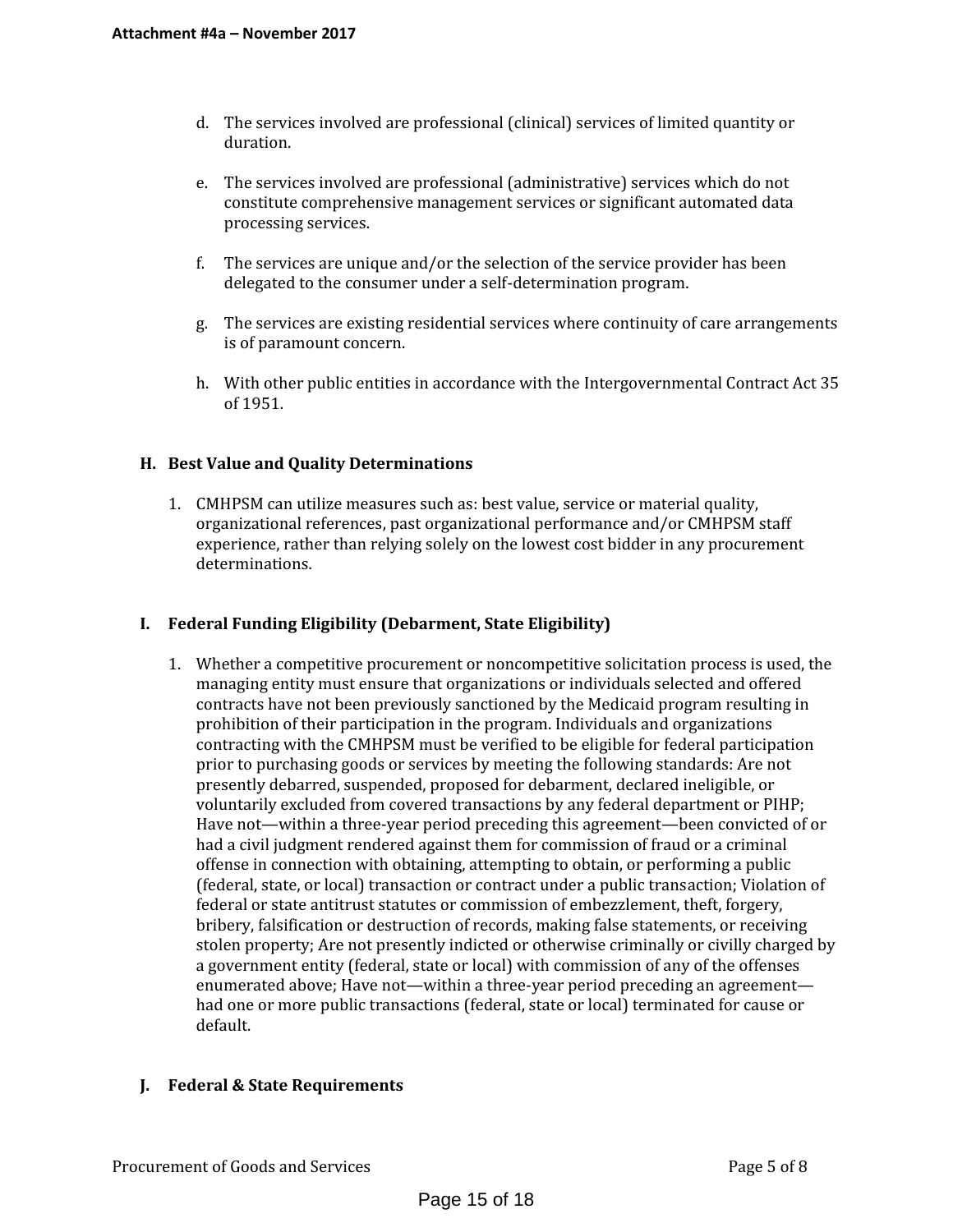1. CMHPSM will ensure full compliance with all of the applicable: Federal CFR regulations, OMB Circulars and any other federal, state or local laws or regulations. The CMHPSM will also ensure compliance with its current Medicaid Agreement with the State of Michigan and the Michigan Medicaid Manual. Federal Acquisition Regulations, CFR regulations and OMB circulars will guide any procurement issues not specifically addressed in the standards of this policy.

## **K. Affirmative Steps**

1. CMHPSM must take all necessary affirmative steps to assure that minority businesses, women's business enterprises, and labor area surplus firms are used when possible. The affirmative steps must include those set forth at 2 C.F.R. § 200.321(b). See Chapter V, ¶ 6.

### **L. Maintaining Records**

1. The Uniform Rules require CMHPSM to maintain records sufficient to detail the history of a procurement. These records include, but are not limited to, the following: rationale for method of procurement, selection of contract type, contractor selection or rejection, and the basis for contract price. 2 C.F.R. § 200.318(i)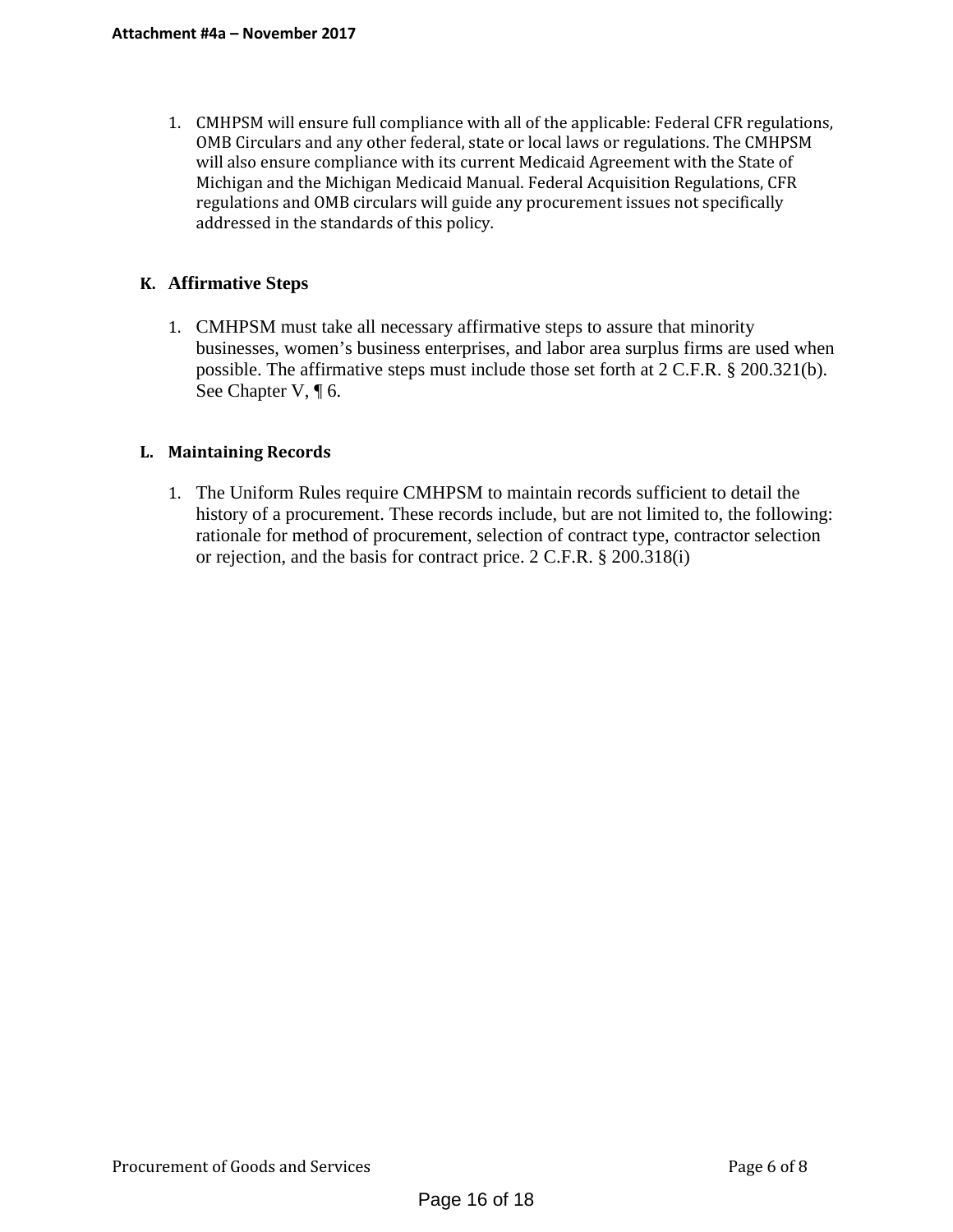#### **VI. EXHIBITS**

A. CMHPSM Procurement Thresholds, Approvals and Requirements Table:

|                       |                                                                                  | <b>Procurement Type</b>                                                                                                                                                                      |                                                                                                                                                                                      |                                                                                                                                          |  |
|-----------------------|----------------------------------------------------------------------------------|----------------------------------------------------------------------------------------------------------------------------------------------------------------------------------------------|--------------------------------------------------------------------------------------------------------------------------------------------------------------------------------------|------------------------------------------------------------------------------------------------------------------------------------------|--|
|                       |                                                                                  | <b>Purchase of Goods</b>                                                                                                                                                                     | Administrative,<br><b>Professional Service</b><br><b>Contract, Lease</b>                                                                                                             | <b>Specialty Service</b><br><b>Contracts (Direct</b><br><b>Mental Health or</b><br><b>Substance Use</b><br><b>Disorder Service)</b>      |  |
| Procurement Threshold | <b>Micro</b><br><b>Purchase</b><br>\$3,000.00<br>and under.                      | Approver:<br>Chief Executive Officer or<br><b>Chief Executive Officer</b><br>Designee<br><b>Requirement:</b><br>No formal quotes required.                                                   | Approver:<br><b>Chief Executive Officer</b><br>Requirement:<br>No formal quotes<br>required.                                                                                         | Approver:<br>All specialty service<br>contracts require<br><b>CMHPSM Board</b><br>approval.<br><b>Requirement:</b><br>RFP/RFQ/RFI or bid |  |
|                       | <b>Chief</b><br><b>Executive</b><br><b>Officer</b><br>\$3,000.01-<br>\$25,000.00 | Approver:<br><b>Chief Executive Officer</b><br><b>Requirement:</b><br>1. Written quotes required<br>or bid waiver signed by Chief<br><b>Executive Officer.</b><br>2. Purchase Order Required | Approver:<br><b>Chief Executive Officer</b><br>Requirement:<br>1. Written quotes<br>required or bid waiver<br>signed by Chief Executive<br>Officer.<br>2. Purchase Order<br>Required |                                                                                                                                          |  |
|                       | <b>CMHPSM</b><br><b>Board</b><br>\$25,000.01<br>and over.                        | Approver:<br><b>CMHPSM Board Approval</b><br><b>Requirement:</b><br>1. RFP/RFQ/RFI or bid<br>waiver signed by Chief<br>Executive Officer.<br>2. Purchase Order Required                      | Approver:<br><b>CMHPSM Board</b><br>Approval<br>Requirement:<br>1. RFP/RFQ/RFI or bid<br>waiver signed by Chief<br>Executive Officer.<br>2. Purchase Order<br>Required               | waiver signed by<br><b>Chief Executive</b><br>Officer.                                                                                   |  |

#### **VII. REFERENCES**

- Federal Acquisition Regulation Volume I: Parts 1 to 51 (Subparts 2.1 and 15); Volume II: Parts 52, 53
- 41 U.S.C. 57(a) and (b) Anti-Kickback Act of 1986
- 45 CFR Part 92: Title 45 Public Welfare, Subtitle A Department of Health and Human Services, Part 92 – Uniform Administrative Requirements for Grants and Cooperative Agreements to State and Local Governments, 92.36 Procurement
- 2 CFR Part 200 Uniform Administrative Requirements, Cost Principles, and Audit Requirements for Federal Awards
- MCL Act 317 of 1968 Contracts of Public Servants with Public Entities (15.321 15.3300) [Updated 12/19/2008]